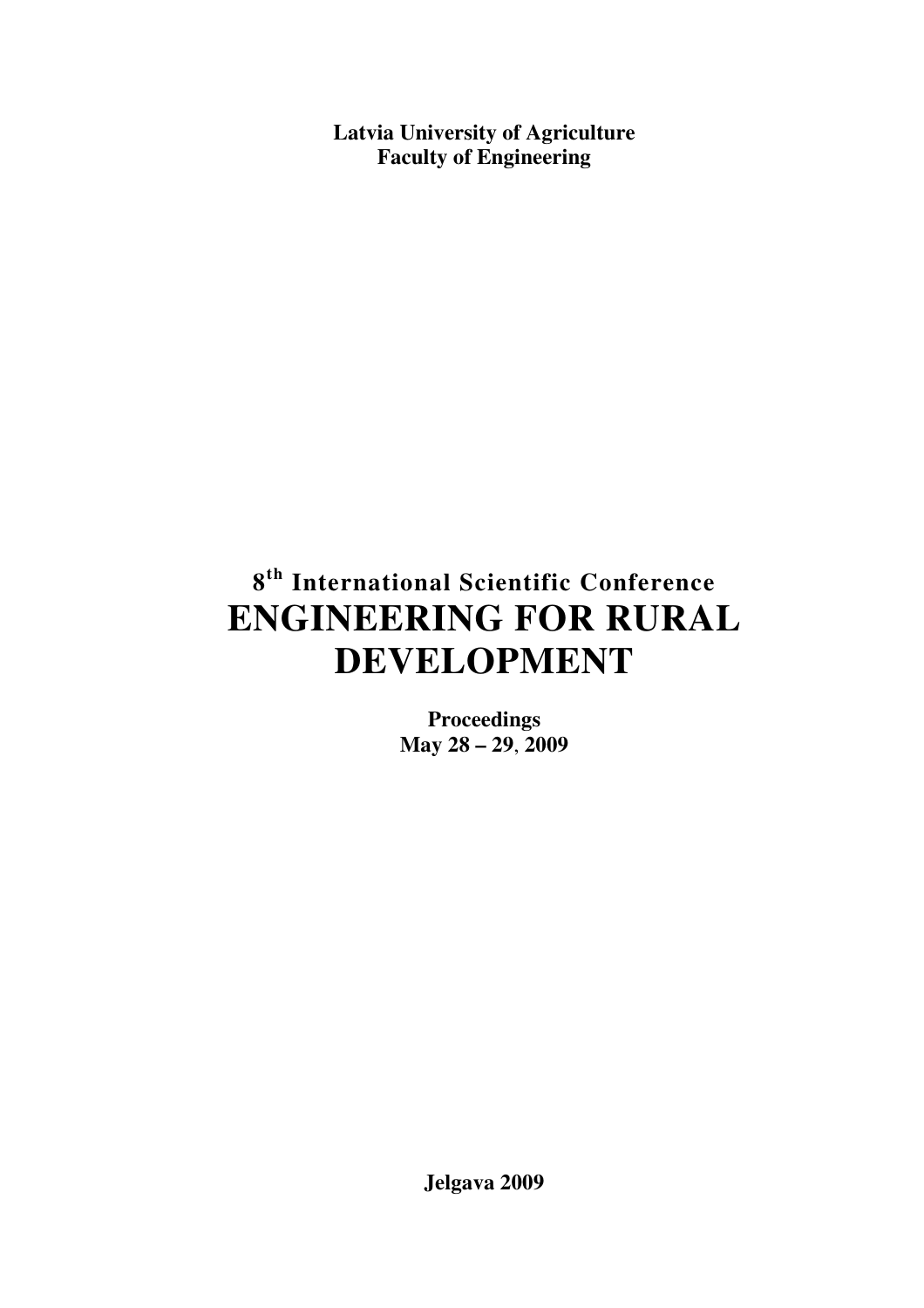## *PROGRAM COMMITTEE*

#### *Chairman*

*Guntars Uzkli*ņģ*is, prof., Dr.hab.sc.ing.* Latvia University of Agriculture, Latvia *Members:* 

*Arvo Leola, Assoc. prof., Dr.sc.ing.* Estonian Agricultural University (Estonia) *Waclaw Romaniuk, prof., Dr.hab.sc.ing*.Institute for Building, Mechanization and

(Germany)

### *ORGANISING COMMITTEE*

#### *Chairman*

*Members:* 

#### *EDITORS*

#### *TECHNICAL EDITOR*

*Algirdas Jasinskas, head of dep., Dr.sc.ing.* Lithuanian University of Agriculture (Lithuania) *Juozas Navickas, docent., Dr.sc.ing.* Lithuanian University of Agriculture (Lithuania) *Vasiliy Sudachenko, head of dep., Dr.sc.ing*. Russian Academy of Agricultural Sciences (Russia) Electrification of Agriculture (Poland) *Milan Bro*<sub>c</sub>ek, prof. Dr.sc.ing. **Czech University of Life Sciences Prague** (The Czech Republic) *Mirko Barz, Dr.sc.ing.* FH Stralsund - University of Applied Sciences

*M*ā*ris* Ķ*irsis, prof., Dr.sc.ing.* Latvia University of Agriculture (Latvia) *Gotfr*ī*ds Noviks, prof. Dr.habil.geol.* Rezekne Higher Education Institution (Latvia) *Imants Ziemelis, prof., Dr.sc.ing.* Latvia University of Agriculture (Latvia) Ē*riks Kronbergs, prof., Dr.sc.ing.* Latvia University of Agriculture (Latvia)

*Imants Nulle, Docent., Dr.sc.ing.* Latvia University of Agriculture (Latvia)

*Aivars Ka*ķī*tis, assoc. prof., Dr.sc.ing.* Latvia University of Agriculture (Latvia) *Guntars Uzkli*ņģ*is, prof., Dr.hab.sc.ing.* Latvia University of Agriculture (Latvia) Ē*riks Kronbergs, prof., Dr.sc.ing.* Latvia University of Agriculture (Latvia) Latvia University of Agriculture (Latvia) *Olafs Vronskis, assistant, Mg.paed.* Latvia University of Agriculture (Latvia) *Mareks Šmits, assistant, Mg.sc.ing.* Latvia University of Agriculture (Latvia) *J*ā*nis Vizbulis, lector, Mg.sc.ing.* Latvia University of Agriculture (Latvia) *Imants Trezuns, assistant, Mg. student* Latvia University of Agriculture (Latvia)

*Larisa Ma*ļ*inovska, asoc. prof.* Latvia University of Agriculture (Latvia) *Anete Me˛ote, Translator/Interpreter* Latvia University of Agriculture (Latvia) Ē*riks Kronbergs, prof., Dr.sc.ing.* Latvia University of Agriculture (Latvia) *Imants Nulle, docent., Dr.sc.ing.* Latvia University of Agriculture (Latvia)

*Vit*ā*lijs Osad*č*uks, PhD student* Latvia University of Agriculture (Latvia)

#### *REVIEWERS*

L. Kanceviča, A. Kaķītis, Ž. Jesko, Ē. Kronbergs, G. Birzietis, D. Kanaška, V. Pīrs, T. Blija, V. Dubrovskis, I. Klegeris, A. Laurs, A. Ilsters, I. Dukulis, I. Trezuns, M. Šmits, I. Nulle, I. Plūme, D. Berjoza, A. Šnīders, A. Ruciņš, U. Iļjins, I. Straume, G. Vērdiņš, D. Viesturs, J. Priekulis, A. Galiņš, R. Šeļegovskis.

#### *THE CONFERENCE IS SUPPORTED BY*

*Latvian Council of Science SIA "UNI SAN" SIA "AGRO SILJA"* 

#### *ENGINEERING FOR RURAL DEVELOPMENT*

Proceedings of the  $8<sup>th</sup>$  International Scientific Conference. – Jelgava, 2009. – 376 p. ISSN 1691-5739

The Proceedings are reviewed in AGRIS, CAB Abstracts and EBSCO Academic Search Complete database.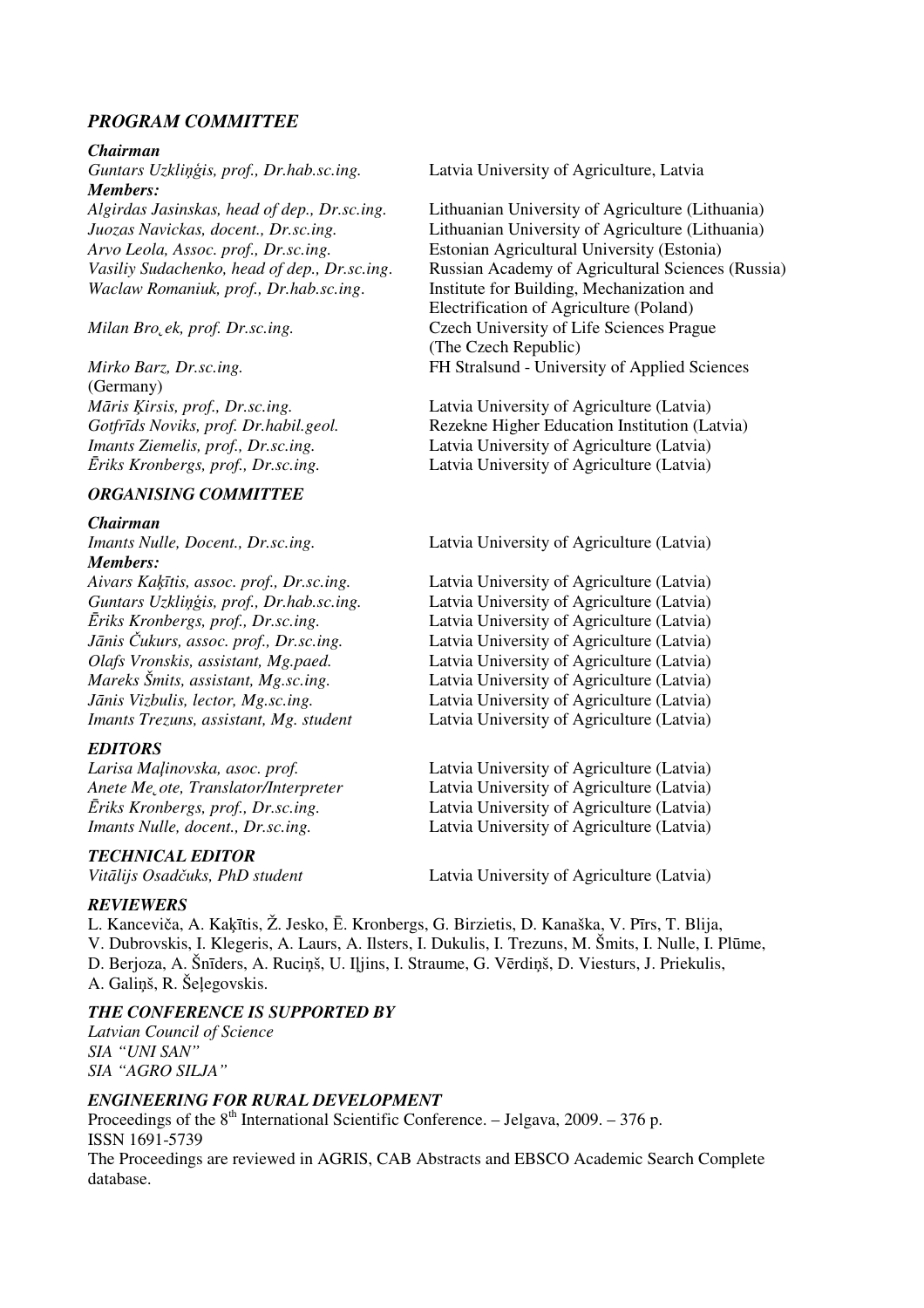## **CONTENT**

| Ilmars Dukulis, Vilnis Pirs, Zanis Jesko, Aivars Birkavs, Gints Birzietis<br>TESTING OF AUTOMOBILE VW GOLF OPERATING ON THREE DIFFERENT FUELS7                                                                                                   |
|--------------------------------------------------------------------------------------------------------------------------------------------------------------------------------------------------------------------------------------------------|
| Vilis Dubrovskis, Imants Plūme<br>FORECASTING OF GHG EMISSIONS FROM BIOMASS ENERGY USAGE IN LATVIA  14                                                                                                                                           |
| Telse Vogel, Matthias Ahlhaus, Mirko Barz<br>OPTIMISATION OF THE BIOGAS PRODUCTION FROM GRASS BY DRY-WET                                                                                                                                         |
| Aigars Plume, Gundega Dinaburga, Janis Kopmanis, Dainis Lapins, Andris Berzins<br>EFFECT OF SOIL DEEP PLOUGHING ON WINTER WHEAT DEPENDING ON SOIL                                                                                                |
| Ansis Saliņš, Juris Priekulis<br>RESEARCH IN MIXED FEED DISTRIBUTION LINE ON LATVIA UNIVERSITY OF<br>AGRICULTURE TRAINING AND RESEARCH MILK FARM "VECAUCE" 32                                                                                    |
| Armīns Laurs, Juris Priekulis, Mārtiņš Puriņš                                                                                                                                                                                                    |
| <b>Arvids Vilde, Adolfs Rucins, Edmunds Pirs</b><br>IMPACT OF SOIL HUMIDITY ON THE DRAFT RESISTANCE OF THE PLOUGH BODY43                                                                                                                         |
| Jānis Latvietis, Juris Priekulis                                                                                                                                                                                                                 |
| Jiří Mašek, Milan Kroulík and František Kumhála                                                                                                                                                                                                  |
| <b>Orlando - Sorin Opris, Simion Popescu</b><br>THEORETICAL AND EXPERIMENTAL RESEARCHES CONCERNING THE INFLUENCE OF<br>THE VERTICAL OSCILLATIONS OF THE PRECISION SEEDER UNITS ON THE DRILLING                                                   |
| Petr Heřmánek, Adolf Rybka, Ivo Honzík, Bohuslav Jošt<br>HOP PROCESSING SYSTEM INNOVATION WITH FINAL PRODUCT QUALITY INCREASING                                                                                                                  |
| <b>Oliver Sada, Boris Reppo</b><br>EFFECT OF ANIMAL KEEPING TECHNOLOGIES ON THE PIGSTY INNER CLIMATE IN                                                                                                                                          |
| Vadim Kitikov, Eugene Ternov<br>COMPARATIVE TECHNICAL AND ECONOMIC ANALYSIS OF COMPLEX DAIRY<br>MANAGEMENT SYSTEMS ON THE BASIS OF RADIO-FREQUENCY AND INFRA-RED<br><b>IDENTIFICATION OF ANIMALS FOR MILKING PARLOR OF FOREIGN MANUFACTURE76</b> |
| Juris Priekulis, Jânis Latvietis                                                                                                                                                                                                                 |
| Emīls Pudāns, Guntars Uzkliņģis<br>DETERMINATION OF GEOMETRIC AND KINEMATIC PARAMETERS OF CHAIN WITH                                                                                                                                             |
| <b>Volodimir Bulgakov, Semjons Ivanovs</b><br>MATHEMATICAL SIMULATION OF OSCILLATIONS OF TOWED AGRICULTURAL                                                                                                                                      |
| Aleksandras Kirka<br>INVESTIGATION OF PARAMETERS OF ACCUMULATOR TRANSMISSION OF SELF-                                                                                                                                                            |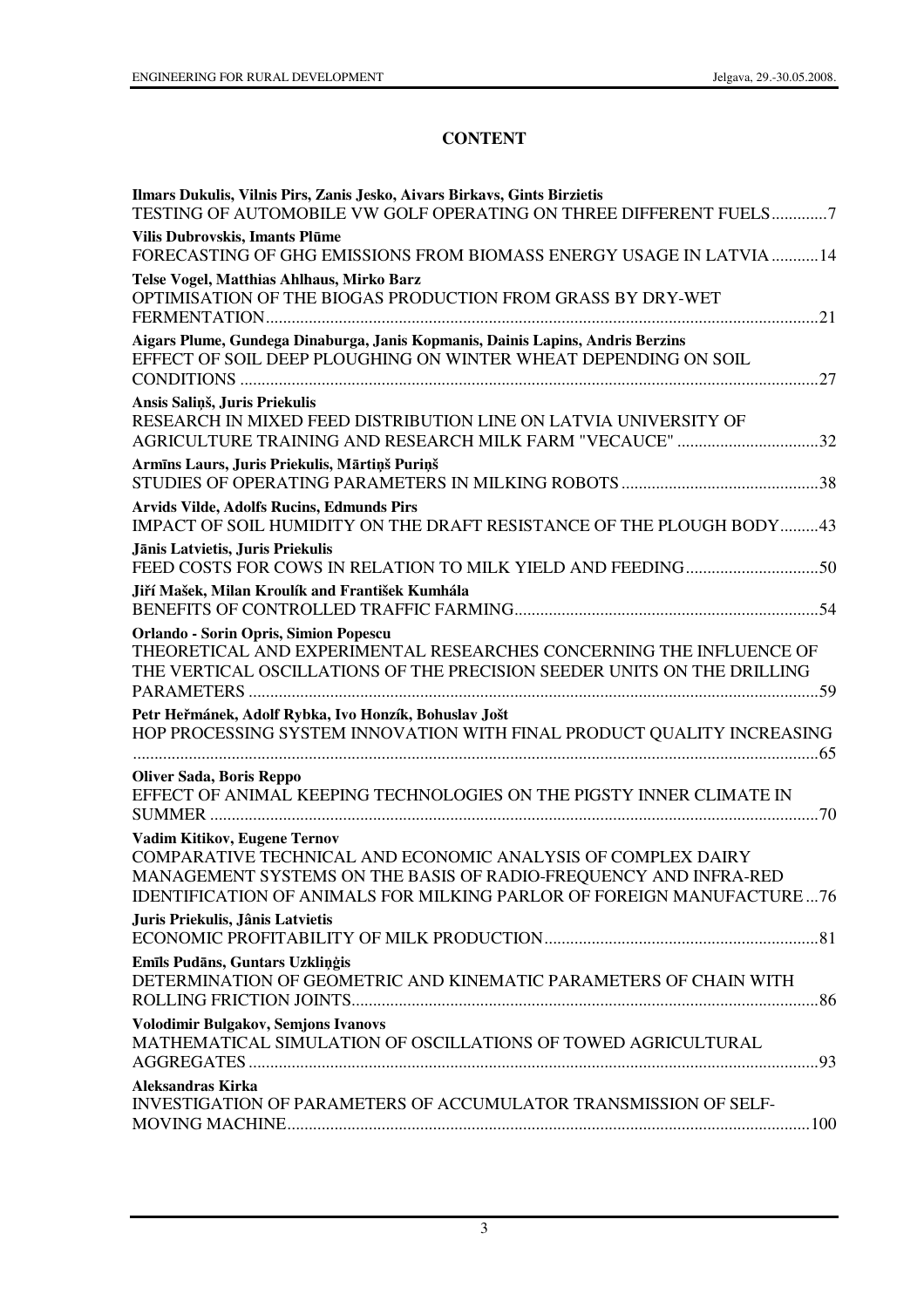| Alexandr Arshanitsa, Inesa Barmina, Galina Telysheva, Tatjana Dizhbite, Anna Andersone, Maija Zake,<br><b>Ilmars Grants</b>                     |
|-------------------------------------------------------------------------------------------------------------------------------------------------|
| THE COMPOSITION AND FUEL CHARACTERISTICS OF NON-HYDROLYZED RESIDUES                                                                             |
| Antanas Juostas, Algirdas Janulevičius<br>INVESTIGATION OF INTERACTION BETWEEN TRACTOR LOAD AND DATA COLLECTED                                  |
| Arne Kyyt, Jyri Olt                                                                                                                             |
| Dainis Berjoza, Arnis Mickevičs                                                                                                                 |
| Gunārs Brēmers, Gints Birzietis, Anita Blija, Arnolds Šķēle, Aleksejs Daņiļevičs                                                                |
| Gvidonas Labeckas, Stasys Slavinskas<br>PERFORMANCE AND EMISSION CHARACTERISTICS OF OFF-ROAD DIESEL ENGINE                                      |
| Ilmars Dukulis, Aivars Birkavs, Gints Birzietis, Vilnis Pirs<br>ADAPTING OF AUTOMOBILE VW GOLF FOR USING PURE RAPESEED OIL AS A FUEL . 141      |
| Ilmars Dukulis, Vilnis Pirs, Zanis Jesko, Aivars Birkavs, Gints Birzietis<br>DEVELOPMENT OF METHODICS FOR TESTING AUTOMOBILES OPERATING ON      |
| <b>Nikolajs Kopiks, Dainis Viesturs</b><br>THE FLEET OF TRACTORS ON THE FARMS OF LATVIA AND THE TRENDS OF ITS                                   |
| Pavels Karabesko, Maija Strele, Rasma Serzane, Mara Jure<br>ENVIRONMENTALLY FRIENDLY PRODUCTION TECHNOLOGY OF BIODIESEL 161                     |
| <b>Simion Popescu, Nastase Sutru</b><br>CONTRIBUTIONS TO THE STUDY OF THE DYNAMICS OF AGRICULTURAL TRACTORS                                     |
| Tālis Paeglis, Pāvels Karabeško, Inese Mieriņa, Rasma Seržane, Maija Strēle, Velta Tupureina, Māra<br>Jure                                      |
| COMPOSITIONS OF HYDRAULIC FLUIDS BASED ON RAPESEED OIL AND ITS                                                                                  |
| Aivars Aboltiņš, Jānis Palabinskis, Aigars Lauva, Guntis Rušķis                                                                                 |
| Aivars Aboltiņš, Jānis Palabinskis, Aigars Lauva, Guntis Rušķis<br>THE STEEL-TINPLATE ABSORBERS INVESTIGATIONS IN AIR SOLAR COLLECTOR  182      |
| Aivars Kaķītis, Mareks Šmits, Ina Belicka                                                                                                       |
| Andis Lazdiņš, Henrik Von Hofsten, Dagnija Lazdiņa, Lazdāns Valentīns<br>PRODUCTIVITY AND COSTS OF STUMP HARVESTING FOR BIOENERGY PRODUCTION IN |
| Andrievs Ilsters, Imants Ziemelis, Igors Kristutis<br>POSIBILITY OF HEAT PUMP USE FOR PIGLET RESTING PLACE HEATING 202                          |
| Ēriks Kronbergs, Mareks Šmits                                                                                                                   |
| Imants Ziemelis, Liene Kancevica, Zanis Jesko, Henriks Putans                                                                                   |
| Ilze Pelēce, Uldis Iljins, Imants Ziemelis<br>MEASUREMENTS AND THEORETICAL CALCULATIONS OF DIFFUSED RADIATION AND                               |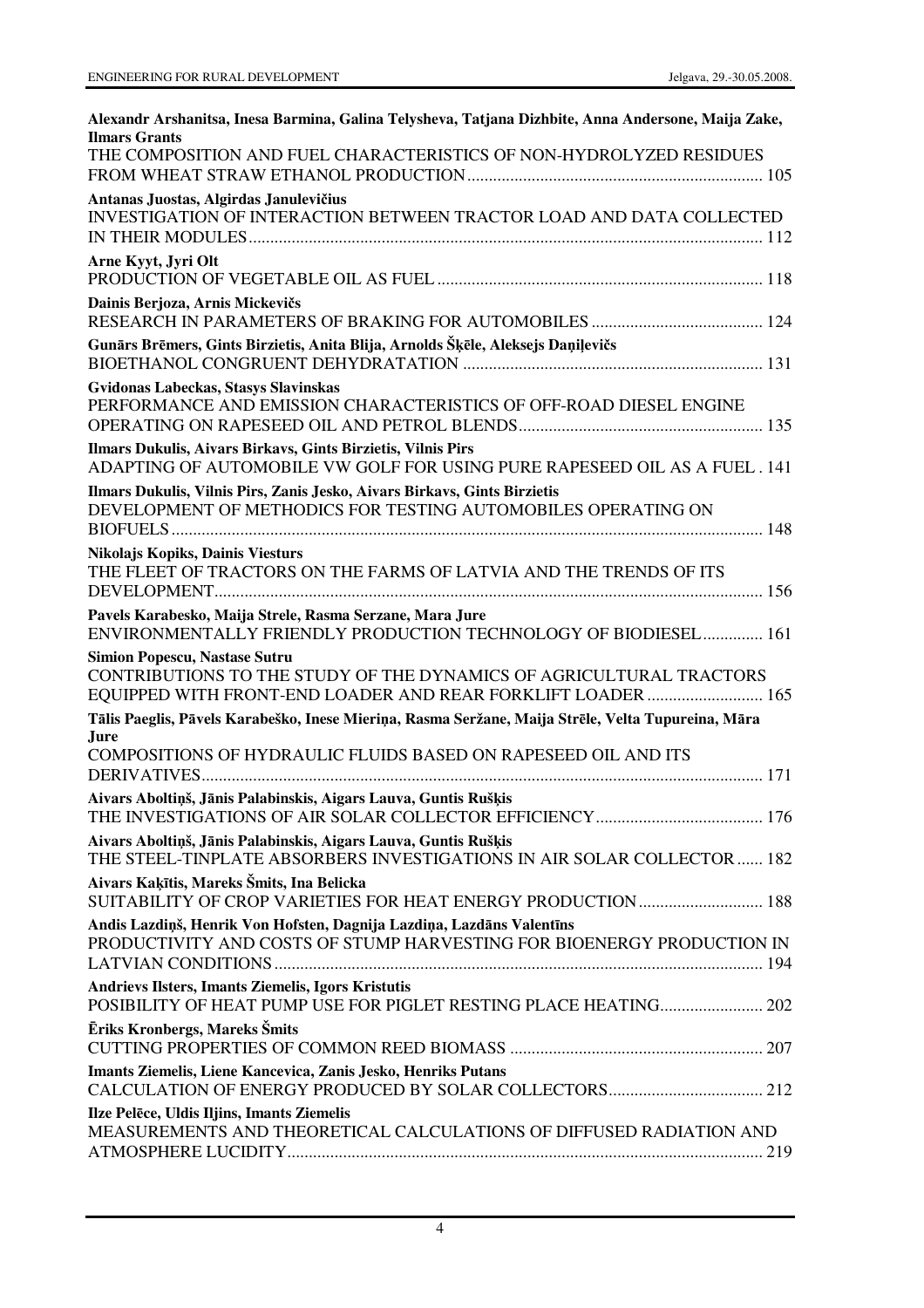| Jüri Olt, Mihkel Laur<br>BRIQUETTING DIFFERENT KINDS OF HERBACEOUS BIOMATERIAL 224                                                                       |
|----------------------------------------------------------------------------------------------------------------------------------------------------------|
| Maris Daugavietis, Mudrite Daugaviete, Janis Bisenieks<br>THE MANAGEMENT OF GREY ALDER (ALNUS INCANA MOENCH.) STANDS IN LATVIA                           |
| Valery Karpov, Alexander Kotov                                                                                                                           |
| Vilis Dubrovskis, Imants Plūme, Vladimirs Koteļeņets Indulis Straume<br>INVESTIGATION OF BIOGAS PRODUCTION FROM RELATIVELY DRY BIOMASS 239               |
| Vilis Dubrovskis, Aleksandrs Adamovičs, Imants Plūme<br>BIOGAS PRODUCTION FROM REED CANARY GRASS AND SILAGE OF MIXED OUTS AND                            |
| <b>Aivars Kakītis Imants Nulle</b>                                                                                                                       |
| Vilis Dubrovskis, Imants Plume, Indulis Straume<br>INVESTIGATION OF BIOGAS PRODUCTION FROM MINK AND COW MANURE 253                                       |
| Arvids Vilde, Aivars Cesnieks, Janis Kleperis, Vadims Ogorodniks, Sandris Cesnieks<br>EQUIPMENT FOR ECOLOGICAL GRAIN DRYING WITH MICROCLIMATE MONITORING |
| Alexandra Nováková, Milan Brožek<br>BONDING OF NON-METALLIC MATERIALS USING THERMOPLASTIC ADHESIVES261                                                   |
| Jurijs Meitalovs, Aleksejs Histjajevs, Egils Stalidzāns<br>AUTOMATIC MICROCLIMATE CONTROLLED BEEHIVE OBSERVATION SYSTEM265                               |
| <b>Gatis Muiznieks, Eriks Gerins</b><br>ANALYSIS OF POSSIBILITIES TO IMPROVE THE SURFACE PHYSICAL MECHANICAL                                             |
| <b>Gunars Verdins, Daina Kanaska</b><br>THE CHANGES OF PHYSICALLY-MECHANICAL CHARACTERISTICS AND STRUCTURE                                               |
| Jānis Greivulis, Jānis Doniņš                                                                                                                            |
| Jānis Fridrihsons<br>HALF - AUTOMATIC COMBINED HEATING AND IRRADIATION DEVICE FOR PIGLETS.292                                                            |
| Jānis Fridrihsons, Ainārs Galiņš                                                                                                                         |
| Jānis Voitkāns, Andris Voitkāns, Ilmārs Osmanis<br>INVESTIGATIONS ON ELECTRICAL FIELDS AND CURRENT FLOW THROUGH SYSTEM                                   |
| Dalia Kasperiūnaité, Juozas Navickas, Imants Ziemelis<br>THERMAL AND ABSORPTION PROPERTIES OF UNBURNT CLAY SAMPLES 305                                   |
| Milan Brožek, Alexandra Nováková                                                                                                                         |
| Uldis Antonovičs, Jānis Greivulis<br>THE ROTATION AND OSCILLATING MODES OF ASYNCHRONOUS MOTOR SUPPLIED                                                   |
| Vadim Ogorodnik, Janis Kleperis, Albert Kristinsh, Irina Gvardyna, Aivars Cesnieks, Arvids Vilde                                                         |
| Viesturs Bražis, Jānis Greivulis<br>THE APPLICATION OF SUPERCAPACITOR ENERGY STORAGE DEVICES IN INDUCTION                                                |